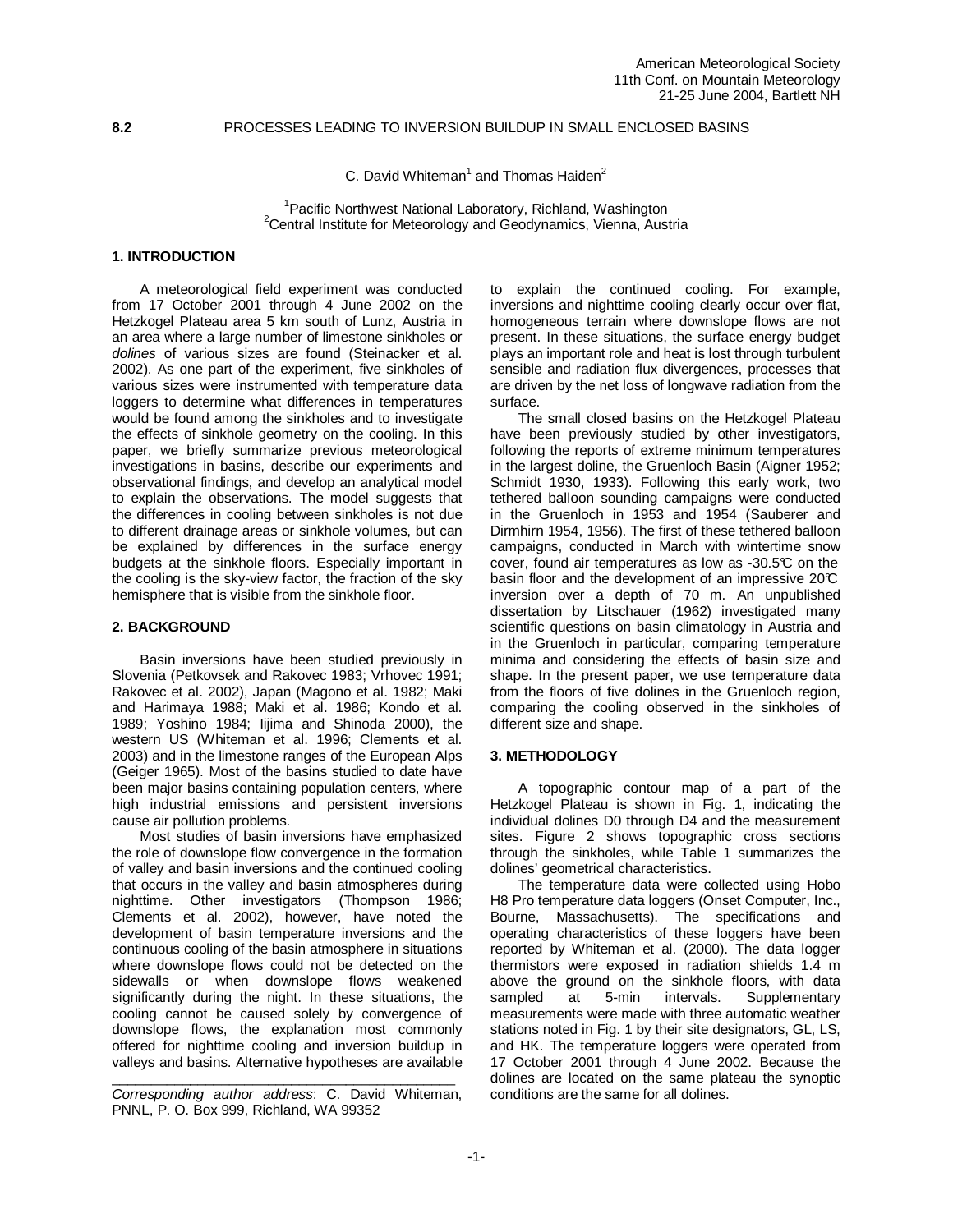

Fig. 1. Topographic map of the Gruenloch doline (D0) and its surroundings showing the locations of selected temperature data loggers at the doline floors (filled circles), and automatic weather stations (squares). Detailed topographic maps for the areas surrounding dolines D1, D2 and D3, and D4 (solid rectangles) are shown as inset figures (dashed rectangles). Note the different length scales and contour intervals in the inset figures. Negative signs on the main map identify the centers of dolines.



Fig. 2. Topographic cross sections through the five dolines. The origin of the D0 cross section starts at the Lechner Saddle. The other cross sections are plotted at arbitrary distances on the x-axis, but at actual heights on the y-axis. The sections are made on lines connecting the doline floors to the lowest saddles.

#### **4. OBSERVATIONS**

Time series of measured air temperatures at the floors of the five dolines on the clear, undisturbed night of 18-19 October 2002 are shown in Fig. 3. The floors experience their maximum temperatures in the early

Table 1. Topographic characteristics of the five dolines. Sky-view factors as given by Litschauer (1962) for D0, D2-D4, and from a direct measurement for D1. Total drainage areas for D2 and D3 are, to a good approximation, identical.

| Basin                                                        | D <sub>0</sub> | D1   | D <sub>2</sub> | D3     | D <sub>4</sub> |
|--------------------------------------------------------------|----------------|------|----------------|--------|----------------|
| elevation of<br>doline floor<br>(m MSL)                      | 1270           | 1368 | 1393           | 1381   | 1372           |
| outflow<br>depth $h$<br>(m)                                  | 54             | 26   | 7              | 19     | 22             |
| diameter at<br>h<br>(m)                                      | 600            | 250  | 45             | 75     | 76             |
| drainage<br>area $A$<br>below $h$<br>$(10^3 \,\mathrm{m}^2)$ | 295            | 51   | 1.6            | 4.44   | 4.56           |
| volume $V$<br>below $h$<br>$(10^3 \,\rm{m}^3)$               | 7,000          | 550  | 2.7            | 19.3   | 41             |
| total<br>drainage<br>area $A_T$<br>$(10^3 \,\mathrm{m}^2)$   | 2,120          | 245  | 313            | 313    | 334.5          |
| sky-view<br>factor $f_v$                                     | 0.91           | 0.88 | $-0.6$         | $-0.6$ | $-0.6$         |

afternoon and their minimum temperatures near sunrise  $(astronomical$  sunset = 1702 Central European Standard Time (CEST); astronomical sunrise = 0628 CEST). The coldest temperatures occur at the floors of D0 and D1. The warmest temperatures occur at D2. Surprisingly, the temperature traces are nearly identical from mid-afternoon until sunrise for D0 and D1, dolines whose drainage areas differ by a factor of 8.6. Similarly, D<sub>3</sub> and D<sub>4</sub> also have nearly identical nighttime temperature courses. The near-equality of temperatures at dolines D0 and D1 are illustrated further in Fig. 3, which shows that the temperatures differences between the two sinkholes are generally less than 1°C from midafternoon through sunrise on clear days and nights. This does not vary with season, and is valid also on days with snow cover (e.g., December 2-3). Further, the days illustrated in Fig. 3 had different day-night temperature ranges. The 1500 CEST to sunrise temperature drops were 16.9, 23.9, 12.8, 12.9 and 7.4°C on May 30, Oct 18, Nov 3, Nov 11 and Dec 2, respectively. Temperatures at the shallow, higher elevation sinkhole D1 are sometimes subject to wind intrusions. When these intrusions occur, temperatures warm abruptly. After the intrusion ends, temperatures again become matched between the two sinkholes.

 The near-equality of surface temperatures in the two sinkholes is an interesting and counterintuitive result. The usual preconception is that temperatures fall in sinkholes because cold air drains into the basin from the surrounding drainage area, suggesting that the cooling will be a function of drainage area and the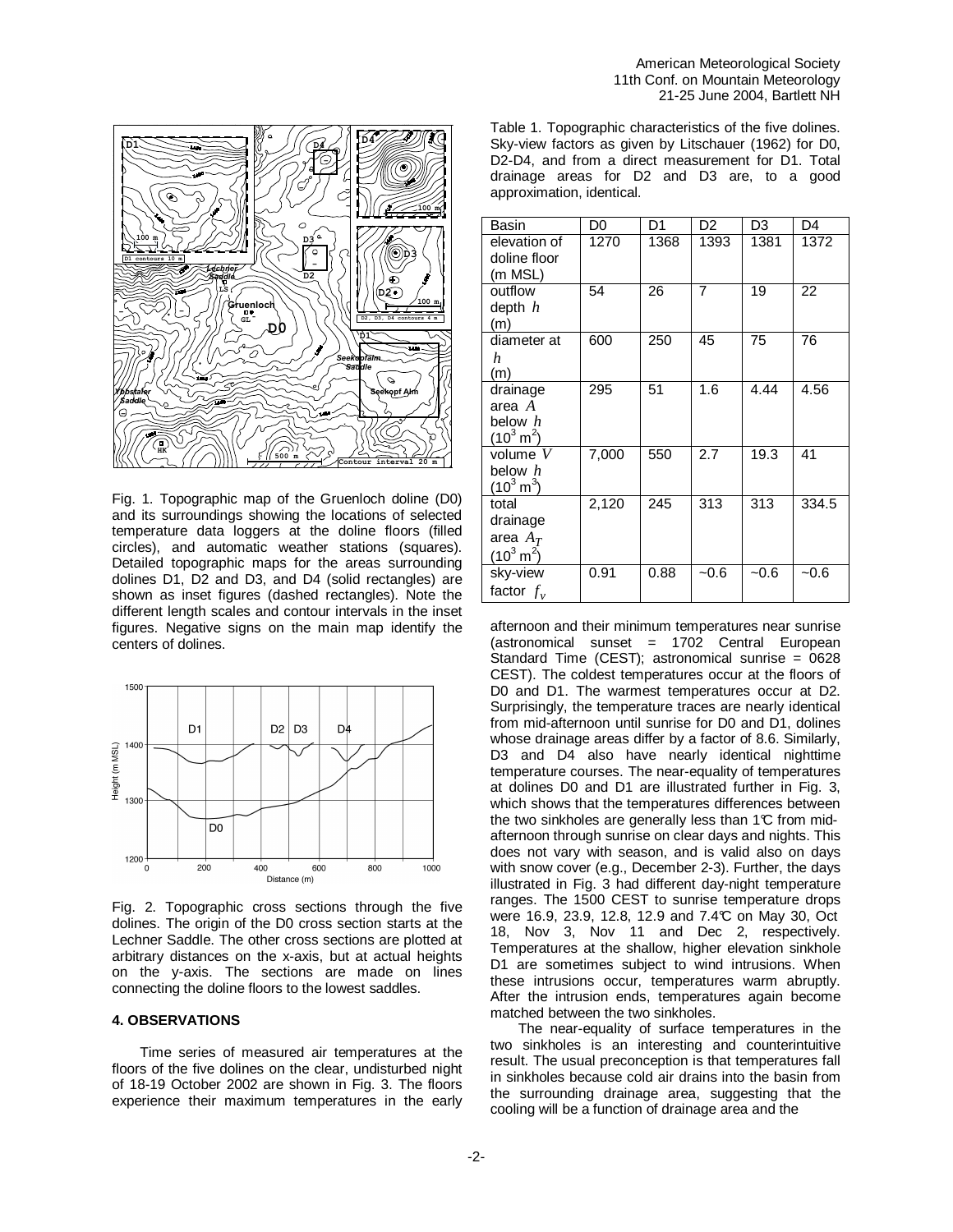



Figure 3. Observed temperatures on 18-19 October 2001 in sinkholes D0-D4 (colored lines, see legend). Also shown (black lines) are simulations for sky-view factors of 0.9 (lower curve), and 0.6 (upper curve).



Fig. 4. Time series of temperature differences between the floors of dolines D0 and D1 on selected dates in 2001-2002. Data are plotted from 1500 CEST until sunrise. Dashed lines indicate the  $\pm$  1°C boundaries.

volume of the enclosed basin. The drainage would allow the enclosed volume to receive the benefit of nearsurface air that is cooled over the entire drainage area. In fact, the drainage areas, volumes and other geometrical characteristics of basins D0-D4 as given in all but the last row of Table 2 appear to be unrelated to the nighttime temperatures attained on the basin floors. Our investigations of other potential measures of cooling (e.g., temperature falls, inversion strengths, inversion depths, total heat loss to various heights) come to this same result. An alternative hypothesis is that the cooling in the range of sinkhole sizes investigated are driven by the surface energy budgets at the sinkhole floors rather than by drainage flows. These energy budgets should depend critically on the fraction of the sky hemisphere

that is visible from the sinkhole center (the sky-view factor) because low sky-view factors reduce the heat loss from the basin because of enhanced back-radiation from the relatively warm (relative to the sky radiation) sidewalls that enclose the basin. This hypothesis is suggested by the last row of Table 2, in which the skyview factors have roughly the same ordering as the sinkhole temperature minima.

#### **5. ANALYTICAL MODEL**

The fact that the sinkholes D0 and D1, despite their different sizes, depths, and drainage areas experience very similar nighttime temperatures is a significant finding that forces us to revisit the theory of nighttime cooling in closed basins. Whereas temperatures at D0 and D1 differ markedly during daytime (due to different local sunrise and sunset times, different degrees of inversion breakup, etc.) they approach each other soon after local sunset and remain within  $~1^\circ$ C throughout the night. Any head start of D1 compared to D0 in terms of cooling is rapidly lost early in the night. The short time constant of the process suggests the presence of a strong negative feedback of temperature on the cooling process. This is confirmed by the behavior of the temperature curves after other intermittent disturbances (Fig. 4). D1, which is more susceptible to the ambient wind, manages to catch up quickly with the temperature trace at D0 after such episodes.

Let us consider limiting cases. The temperature at the bottom of a sinkhole could be the result of a cooling process that is (almost) independent of temperature. Then intermittent warming episodes would not be energetically 'forgotten', leading to a permanent cooling lag in the system. In the other extreme, the temperature could be the result of a quasi-equilibrium between cooling and (almost) equal opposing warming processes, where any temperature change initiates strong counteracting mechanisms. In such a system the temperature would quickly recover once ambient wind effects cease. Observational evidence suggests that during most of the night the air near the bottom of the sinkhole is rather close to the strong feedback, quasiequilibrium state. Below, we present a highly simplified model of near-surface cooling to analyze this quasiequilibrium theoretically.

 Over flat terrain under undisturbed conditions with weak synoptic flow nighttime cooling of near-surface air is primarily caused by net longwave radiative loss from the uppermost soil layer (and vegetation, if present). Radiative cooling of the soil at the soil-air interface produces a downward sensible heat flux from the adjacent air which acts as a negative feedback to counteract the cooling of the soil. Once the uppermost soil layer has cooled sufficiently, an upward sensible heat flux from warmer, deeper layers will begin to counteract surface cooling as well. A third negative feedback is associated with the longwave radiative flux itself. The more the surface cools relative to the air at higher levels, the smaller the net outgoing radiation will be. As a result of the negative feedbacks, near-surface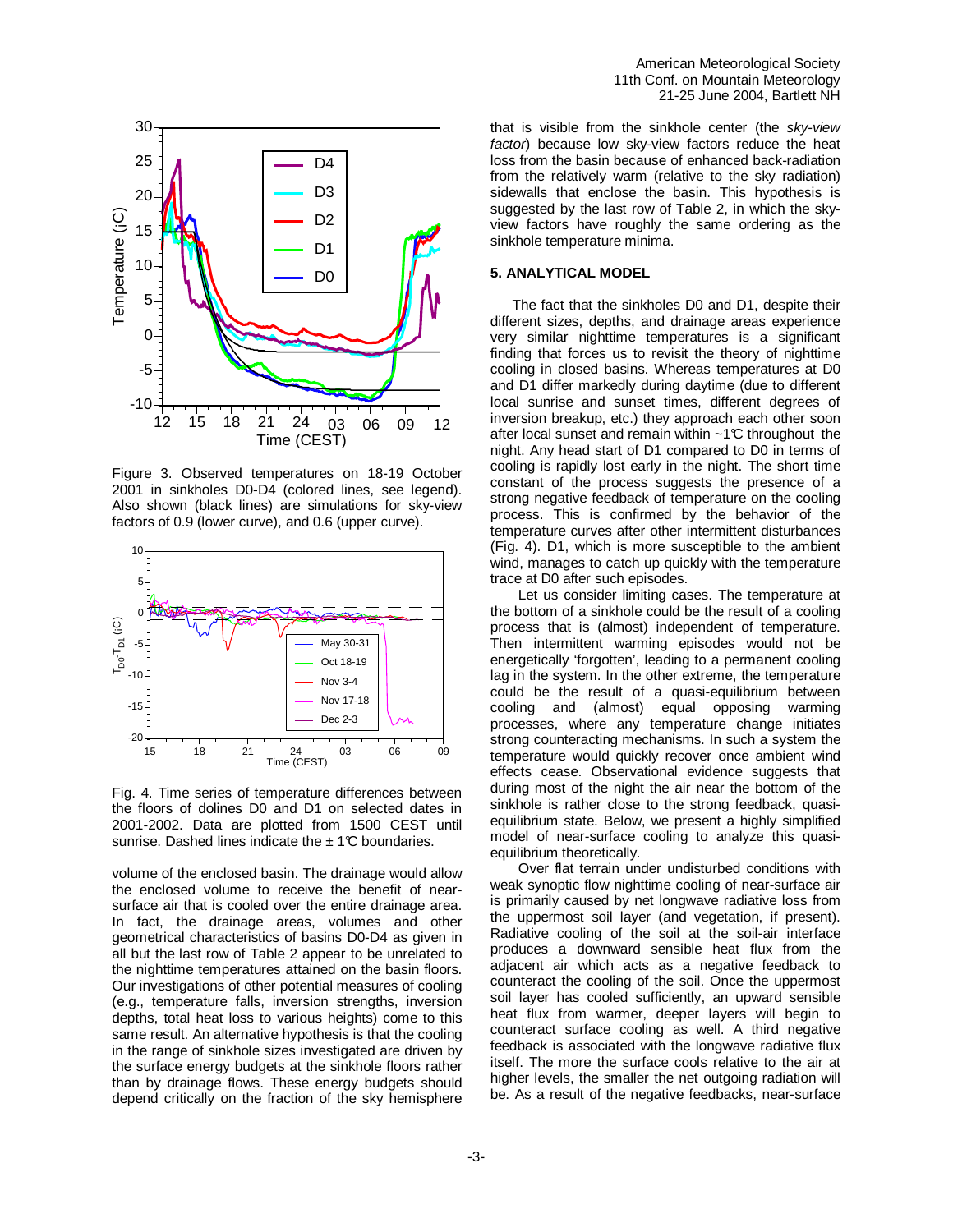temperature decreases more and more slowly during the course of a night.

 In what way is the cooling process in a closed basin different from the process over flat terrain? The concave shape of the topography keeps the air close to the basin floor from being mixed by the ambient flow once a stable stratification has developed. Thus at the basin floor windless conditions will be established earlier in the night, and maintained more easily against any shear-induced turbulence which may be intermittently generated at higher levels even in weak flow situations. Once the temperature near the basin floor has become several degrees colder than the air at the basin rim there will be very little direct advection of air from the rim all the way down to the basin floor. By cooling down fastest (because it does not move), the air at the basin floor quickly isolates itself from air at higher levels. Thus, while katabatic flows may still drain towards the basin they do not directly lead to air exchange near the basin floor but enter the basin atmosphere at higher levels. The lack of mass exchange between the sinkhole floor and the slopes could explain why D0 and D1, despite their different topographic characteristics, show extremely similar temperature traces even during the initial, rapid cooling phase.

 Another consequence of concave topography is the reduced view of the sky. It means that part of the downward longwave radiation at the basin floor does not originate in the atmosphere but from surrounding terrain. This can be expressed in the form of a sky-view factor  $f_V = \cos^2 \alpha$ , where  $\alpha$  is the average elevation angle of the horizon (Marks and Dozier 1979). The downward longwave radiation flux density assumes the form

$$
L^{\downarrow} = f_V \varepsilon_A \sigma T_A^4 + (1 - f_V) \varepsilon_S \sigma T_S^4, \qquad (1)
$$

where  $\varepsilon$  denotes emissivity,  $\sigma$  is the Stefan-Boltzmann constant, and the subscripts A and S denote the atmosphere and surface, respectively. Table 1 shows that the two coldest dolines D0 and D1 have sky-view factors close to 0.9, whereas the smaller dolines are estimated to have values around 0.6. In all cases the effect of forest surrounding the basins was taken into account in the determination of the sky-view factor (Litschauer 1962).

Eq. (1) is strictly valid only if the surface temperature  $T_S$  is uniform. In the case of basin cooling we must take into account that the basin wall temperature  $T_W$  will be different from, and on average warmer than, the basin floor surface temperature *T<sup>S</sup>* . This leads to a stronger increase of incoming radiation than predicted by (1). Within the framework of simple analytical modeling, an improved estimation of reduced sky-view effects can be derived as follows. The upward longwave flux is given by

$$
L^{\hat{}} = \varepsilon_S \sigma T_S^4 \,, \tag{2}
$$

as over flat terrain. The downward longwave flux at the basin floor consists of a contribution from the atmosphere and a contribution from the basin sidewalls.

$$
L^{\downarrow} = f_V \sigma \varepsilon_A T_A^4 + (1 - f_V) \sigma \varepsilon_S T_W^4. \tag{3}
$$

where the sidewall temperature  $T_W$  will be somewhere in between the basin floor temperature  $T_S$  and the rim temperature  $T_A$ . This can be expressed in the form  $T_W = (1-g)T_S + gT_A$ , where *g* is a parameter that depends on the geometry of the basin. Combining (2), (3), and the expression for  $T_W$  gives for the net outgoing longwave radiation

$$
L_{NET} = L^{\uparrow} - L^{\downarrow} = f_V \sigma (\varepsilon_S T_S^4 - \varepsilon_A T_A^4) +
$$
  
 
$$
g(1 - f_V) \sigma \varepsilon_S (T_S^4 - T_A^4)
$$
 (4)

The second term on the r.h.s. of (4) is zero if the sidewall temperature is identical to the floor temperature  $(g = 0)$ . In this case Eq. (4) reduces to the standard expression presented in the literature (Marks and Dozier 1979).

 Under windless conditions the sensible heat flux from the atmosphere to the ground will be small (Clements et al. 2003), ultimately approaching the molecular flux value. Thus downward longwave radiation and upward sensible heat flux from deeper soil layers remain the only processes counteracting longwave cooling of the soil surface. This is illustrated schematically in Figure 5 where a surface soil layer with thickness  $\delta$  loses heat by longwave emission, and receives heat from two reservoirs at constant, or slowly varying, temperatures  $T_A$  and  $T_D$ .



Figure 5. Idealized three-layer model of surface cooling corresponding to Eq. (4). The surface soil layer at a temperature  $T_S$  loses heat by longwave radiation exchange with the atmosphere at an effective radiation temperature *T<sup>A</sup>* , and gains heat by conduction from a deeper soil layer at a temperature *T<sup>D</sup>* .

A simplified prognostic equation for the time evolution of soil surface temperature can be written in the form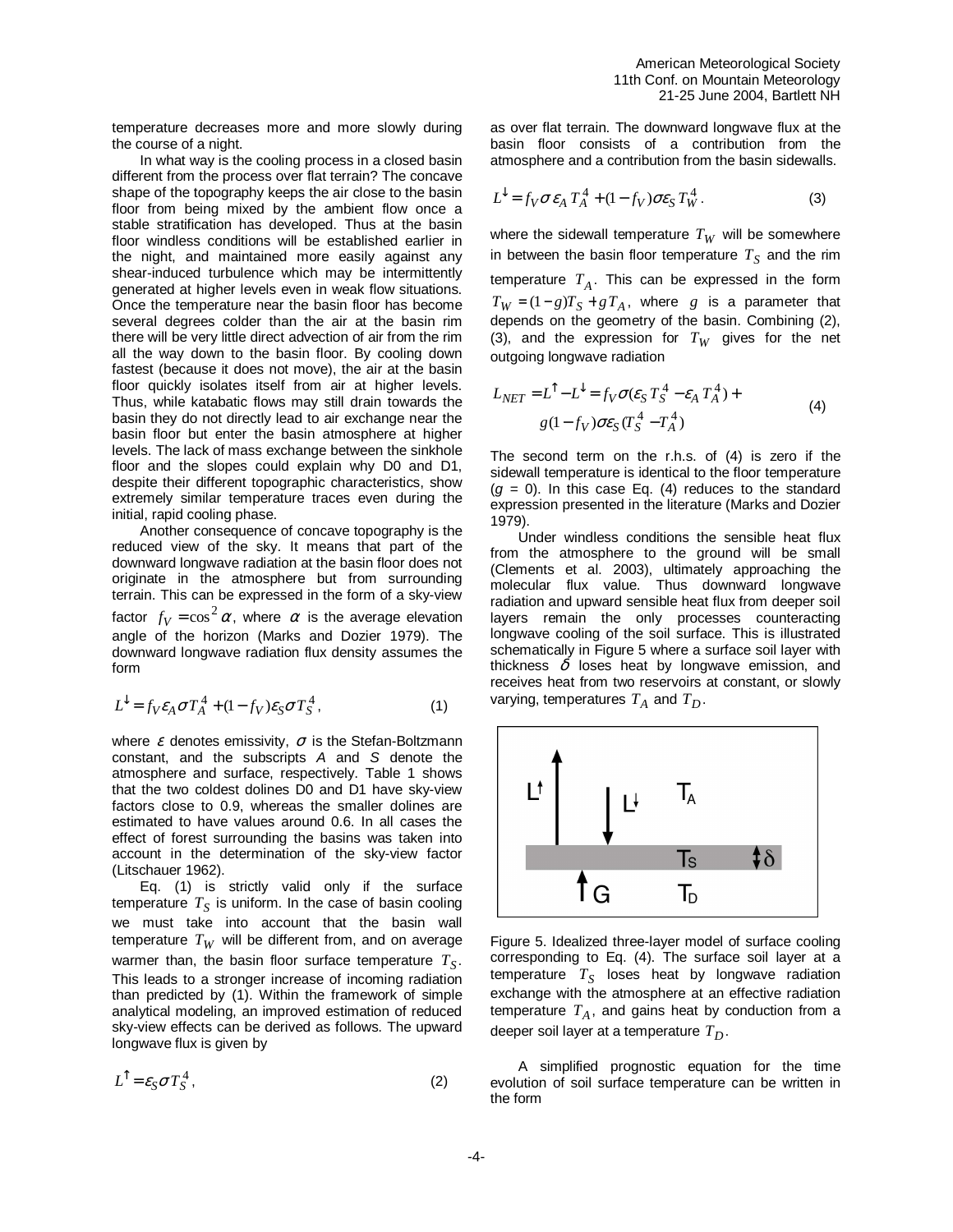$$
\delta c_S \rho_S \frac{dT_S}{dt} = -L_{NET} + G = f_V \sigma (\varepsilon_A T_A^4 - \varepsilon_S T_S^4) +
$$
  
g(1-f\_V) \sigma \varepsilon\_S (T\_A^4 - T\_S^4) + \frac{V\_S}{D} (T\_D - T\_S), (5)

where  $c_S$ ,  $v_S$ , and  $\rho_S$  are the specific heat capacity, thermal conductivity, and density of the surface soil layer. The length scale D represents the effective depth over which the temperature difference  $T_D - T_S$  extends. Eq. (5) is highly idealized since it reduces the heat exchange at the interface of two continuous media to a three-layer problem. Models employing this type of formulation for the soil heat flux are also known as 'force-restore' models. They have been used in global circulation modeling (see e.g. Bhumralkar 1975) and boundary layer modeling (Stull 1988) and represent an approximation to the vertical diffusion equation equivalent to considering only the leading sinusoidal mode of the forcing (Dickinson 1988). For our problem, the approach provides the simplest possible way of representing the cooling process with the feedbacks envisaged above. If we define as an initial condition  $T_S(t=0) = T_{S0}$ , and linearize (5) by replacing  $T_S^4$  with  $T_{S0}^4$ +4 $T_{S0}^3$ ( $T_S$  – $T_{S0}$ ), we obtain after some re-ordering of terms the equation

$$
\delta c_S \rho_S \frac{dT_S}{dt} = A T_A^4 + 3B T_{S0}^4 + \frac{V_S}{D} T_D
$$
  
-(4 B T\_{S0}^3 + \frac{V\_S}{D}) T\_S, (6)

where

$$
A = f_V \sigma \varepsilon_A - g (1 - f_V) \sigma \varepsilon_S, \text{ and}
$$
  

$$
B = f_V \sigma \varepsilon_S - g (1 - f_V) \sigma \varepsilon_S.
$$

Eq. (6) is of the form  $dT_S/dt = a - bT_S$ , giving a negative-exponential solution for the soil surface temperature as a function of time

$$
T_S(t) = T_{S0}e^{-t/\tau} + T_{S\infty}(1 - e^{-t/\tau}),
$$
\n(7)

.

where

$$
\tau = \frac{\delta c_S \rho_S}{4 B T_{S0}^3 + \frac{v_S}{D}}, \text{ and}
$$
\n
$$
T_{S\infty} = \frac{A T_A^4 + 3 B T_{S0}^4 + \frac{v_S}{D} T_D}{4 B T_{S0}^3 + \frac{v_S}{D}}
$$

The temperature in the surface soil layer asymptotically approaches the equilibrium temperature  $T_{S\infty}$ , which is

a function of the temperatures of the two reservoirs. Once the temperature gets close to the equilibrium value, net longwave radiation is nearly balanced by the ground heat flux, and further cooling of the surface is small. The time constant of the approach is largely determined by, and rather sensitive to, soil parameters.

Using the parameter values listed in Table 2, we have evaluated (7) for the sky-view factors 0.9 and 0.6 corresponding to sinkholes D0-D1 and D2-D4, respectively. The reservoir temperatures were set equal to the temperature of the surface at the beginning of the cooling process. Atmospheric emissivity was set to a typical value of 0.7 (Holtslag and de Bruin 1988). The resulting net outgoing longwave flux assumed realistic values of about 80 W  $\text{m}^2$  at the beginning, and strongly decreased to values on the order of 10-20 W  $m<sup>2</sup>$  later in the night. A rather small thickness of the order of 2 cm (cf. Table 2) has to be assumed for the thermally active surface soil layer to obtain the rapid temperature drop during the first hours of the cooling. The sidewall temperature parameter had to be set to  $q = 0.8$ , corresponding to sidewalls significantly closer to basin rim than basin floor temperature. Figure 3 shows a comparison of modeled surface temperature (thin black lines) and observed temperatures at 1.5 m height. We assume that even during calm conditions the temperature at 1.5 m height evolves largely parallel to the surface temperature. The model reproduces the basic characteristics of the observed cooling curves, in particular their dependence on the sky-view factor. This suggests that the sky-view factor is indeed the most important topographic parameter controlling basin cooling. Additional evidence for this hypothesis is provided by Litschauer (1962), who noted that the 'Untere Legsteinalm' sinkhole (not studied here) reportedly experiences temperatures almost as low as the Gruenloch (D0) even though it has a much lower saddle. Its sky-view factor is 0.88 (Litschauer 1962) and is thus very similar to D0 and D1.

The dominant influence of the sky-view factor or aspect ratio on the cooling, and the near-independence from other topographic parameters such as absolute size and depth obviously cannot carry over to ever smaller basins. We do not observe inversions as strong as those reported here (20-30 K) in depressions of, say, 1 m depth. As the basin gets shallower, complete protection from shear-induced turbulence will no longer occur. But even in cases where ambient winds were so weak that a completely calm state could be attained, vertical temperature gradients would be limited by direct radiative heat exchange within the air. Furthermore, only in a sufficiently deep basin can cooling of the bulk of the basin atmosphere lead to a significant reduction of downward longwave radiation at the basin floor. During the course of the night the surface at the floor of a deep sinkhole radiatively 'sees' an increasingly colder atmosphere. This could explain why the observed temperature curves in Figure 3 do not approach a constant equilibrium temperature as in the idealized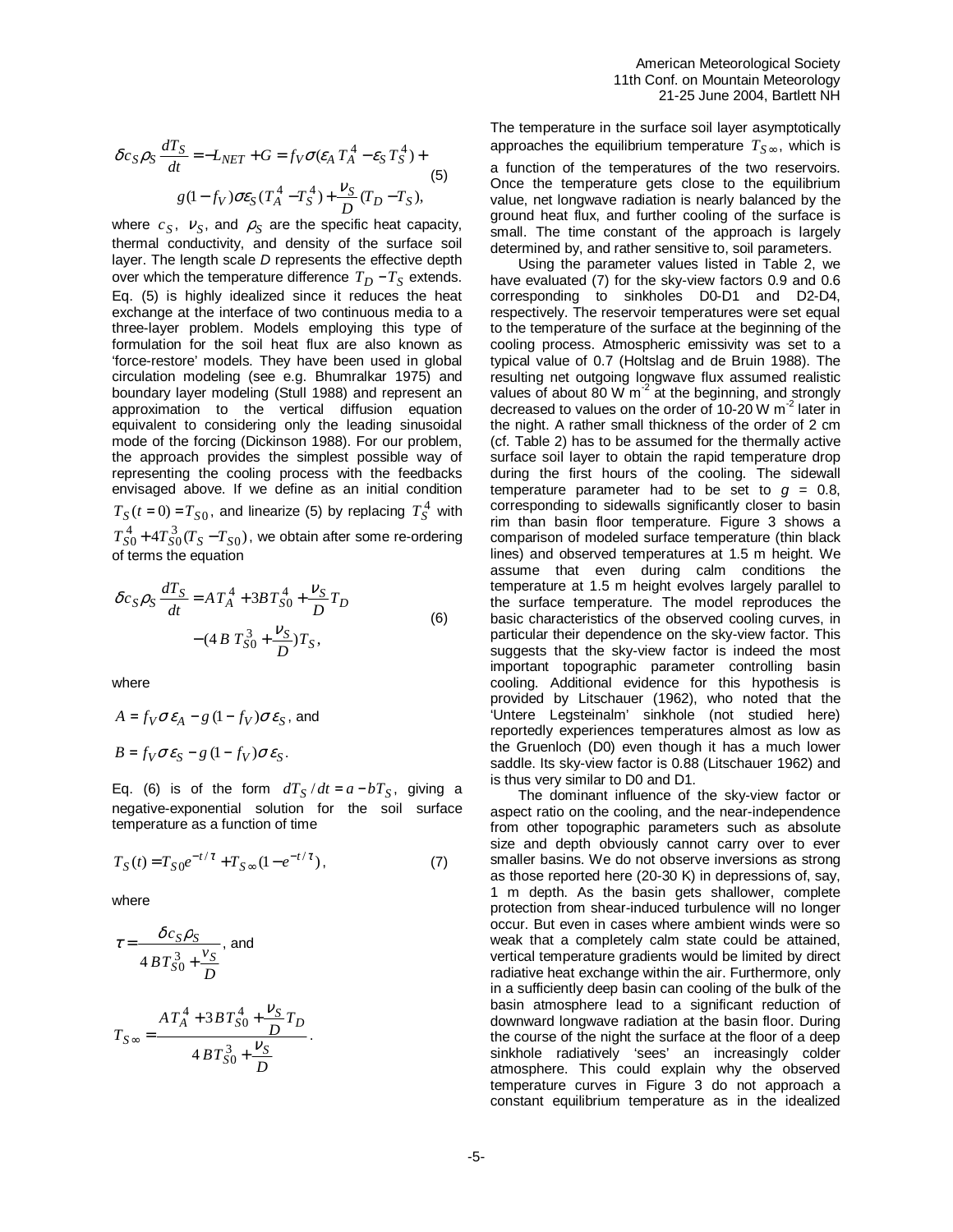Table 2. Parameter values used to compute the idealized cooling curves shown in Figure 3. Soil parameters and atmospheric emissivity were chosen following Pielke (1984) and Holtslag and de Bruin (1988), respectively.

| Param.              | Value                               | Comment                                                                 |
|---------------------|-------------------------------------|-------------------------------------------------------------------------|
| $T_A = T_{S0}$      | 288.15K                             | corresponding to observed<br>temperature at the beginning<br>of cooling |
| $T_D$               | 278.15K                             | tuned to approx.<br>match<br>equilibrium temperature $T_{\infty}$       |
| $\mathcal{E}_A$     | 0.7                                 | typical clear-sky atmospheric<br>emissivity                             |
| $\mathcal{E}_{S}$   | 0.95                                | average for mixture of grass<br>and limestone gravel                    |
| $\overline{\delta}$ | $0.02 \text{ m}$                    | tuned to match rapid initial<br>cooling                                 |
| D                   | 0.5 <sub>m</sub>                    | typical penetration depth of<br>surface cooling                         |
| $\rho_S$            | 1500 kg m <sup>-3</sup>             |                                                                         |
| $c_{\rm s}$         | 1000 J $\text{kg}^{-1}$<br>$K^{-1}$ | average for mixture of light<br>soil and rock                           |
| $v_S$               | $1 W m^{-1} K^{-1}$                 |                                                                         |

model, but keep dropping at a low rate throughout the night. The slow cooling during the second half of the night would then merely be the result of slowly decreasing *T<sup>A</sup>* . Observational evidence for this hypothesis has been presented by Eisenbach et al. (2003). Their Figure 2 shows that during the second half of the night the temperatures at the basin floor and at the height of the lowest saddle (50 m above the floor) decrease at the same rate. This 'basin atmosphere' effect would be weak or absent in very shallow basins.

 The expression derived for the equilibrium temperature can be used to explain observations of extreme sinkhole temperature minima and intense inversion buildup that occur after fresh snowfalls. Record temperature minima in sinkholes and basins generally occur on clear, windless nights following a fresh fall of new snow (Geiger 1965). The snow cover provides an insulating layer that reduces the upward ground heat flux that normally counters long-wave radiation loss from the surface. The outgoing longwave flux from a fresh snow surface, in contrast, differs little from that of soil at the same temperature, since the emissivities are comparable. With smaller thermal conductivity, the equilibrium temperature in a shallow layer at the upper surface of the snowpack is thus reduced from the case with no snow cover.

## **6. CONCLUSIONS**

 The observed close correspondence of basin floor cooling in two sinkholes of different size but with similar aspect ratio appeared to be unrelated to the sinkhole drainage areas or volumes, suggesting that other processes besides cold air drainage are responsible for the cooling observed during clear sky conditions. An idealized three-layer surface energy budget model, in which we have extended the sky-view factor concept to account for radiation from sidewalls that have a temperature intermediate between the basin floor and the above-basin atmosphere, is used to test whether the surface energy budgets at the sinkhole floors can explain the observed cooling among the five sinkholes. The surface energy budget model, while not including advection, is able to account for the temperature differences among the sinkholes. The model shows that the cooling is strongly dependent on the sky-view factors at the sinkhole floors. Sinkholes that see little of the sky receive large back-radiation from the surrounding and relatively warm sidewalls and, so, do not cool as strongly as sinkholes that have more open views of the sky. After a rapid initial cooling phase, a near-equilibrium is established between net longwave radiative loss at the surface and the upward flux of heat from the ground. The model also provides a physical explanation for the extreme temperature minima that occur on clear, windless nights following a fresh fall of snow. Further information on this research can be found in an upcoming journal paper (Whiteman et al. 2004).

### **Acknowledgements**

We thank the other participants of the 2001-2002 Gruenloch experiments. One of the authors (CDW) wishes to acknowledge research support from the U.S. Department of Energy's (DOE) Vertical Transport and Mixing (VTMX) program under the auspices of the Environmental Meteorology Program of the Office of Biological and Environmental contributions were made at PNNL, which is operated for DOE by Battelle Memorial Institute.

#### **REFERENCES**

- Aigner, S., 1952: Die Temperaturminima im Gstettnerboden bei Lunz am See, Niederösterreich [The minimum temperatures in the Gstettner basin near Lunz, Lower Austria]. Wetter und Leben, Sonderheft, 34-37.
- Bhumralkar, C. M., 1975: Numerical experiments on the computation of ground surface temperature in an atmospheric general circulation model. J. Appl. Meteor., **14**, 1246-1258.
- Clements, C. B., C. D. Whiteman, and J. D. Horel, 2003: Cold air pool structure and evolution in a mountain basin: Peter Sinks, Utah. J. Appl. Meteor., **42**, 752- 768.
- Dickinson, R. E., 1988: The force-restore model for surface temperatures and its generalization. J. Climate, **1,** 1086-1097.
- Eisenbach, S., B. Pospichal, C. D. Whiteman, R. Steinacker, and M. Dorninger, 2003: Classification of cold air pool events in the Gstettneralm, a sinkhole in the Eastern Alps. Extended Abstracts, Int. Conf. Alpine Meteorology and MAP-Meeting,